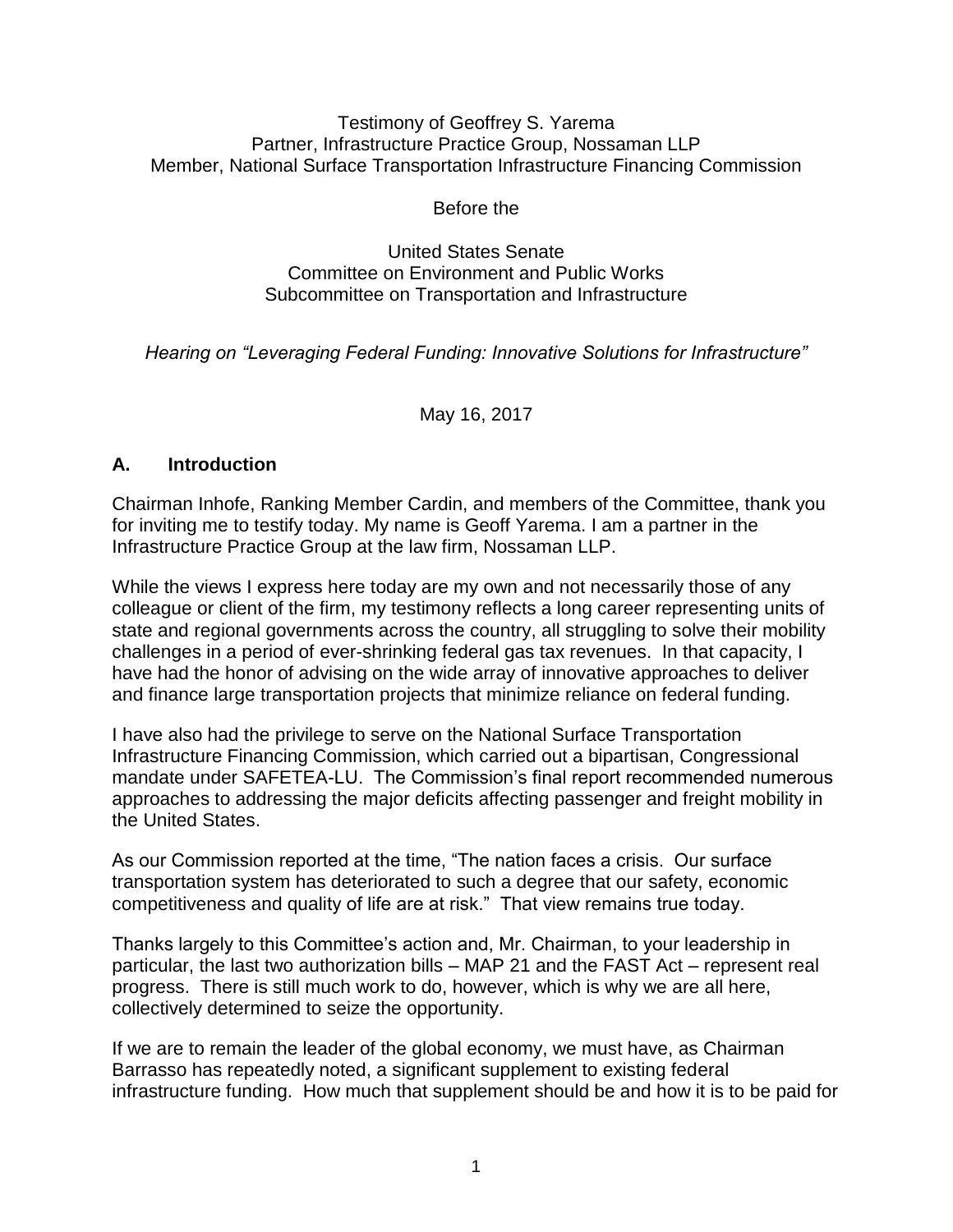are critically important questions I will leave to other witnesses or another time to address. Whatever the size of the new program, however, it will almost certainly fall far short of what we need to clear our infrastructure backlog, defined by the major deficits in our state of good repair and the sheer expense of needed capacity expansions.

Instead, I would like to focus today on the equally important question of how to spend new discretionary funds in the most impactful way possible. Can we do it in a way that recognizes this historic opportunity and achieves a more lasting impact than can be reached either through arbitrary federal selection of "shovel ready" projects or by providing a marginal increase to existing transportation programs? I respectfully suggest the answer is yes.

By working together, Congress and the Administration can achieve this paradigm shift through what I call the **Infrastructure Incentives Initiatives**, or "*In3*."

## **B. Infrastructure Incentives Initiative**

*In3* would expend new discretionary resources expressly to spur the following outcomes:

 **Creating significant leverage** by incentivizing infrastructure owners to secure and commit their own revenue measures, bond programs and project revenues well beyond traditional federal-state funding splits.

 **Assuring long term performance of all new capital improvements** by incentivizing infrastructure owners to avoid future deferred maintenance and to instead capture lifecycle cost efficiencies through outcome-based specifications and strong funding commitments.

 **Modernizing business practices** by incentivizing infrastructure owners to update outmoded procurement policies and project delivery approaches to better reflect 21<sup>st</sup> Century models, including public-private partnerships ("P3s"), and to capture the best of private sector capabilities.

 **Incorporating new and rapidly evolving technology** by incentivizing infrastructure owners to design their capital spending programs in ways that maximize the benefits of innovation, including autonomous and connected mobility.

Applying these principles to the allocation of new federal funds would move the federal government away from selecting specific projects. Instead, the federal role would be to use its resources expressly to spur its non-federal partners to achieve better long term infrastructure outcomes and program-wide enhancements.

*In3* will work effectively to provide the necessary support and incentives to deliver needed highway reconstruction, transit capacity and freight and supply chain improvements not just in urban areas, but in rural areas as well. It can be scaled to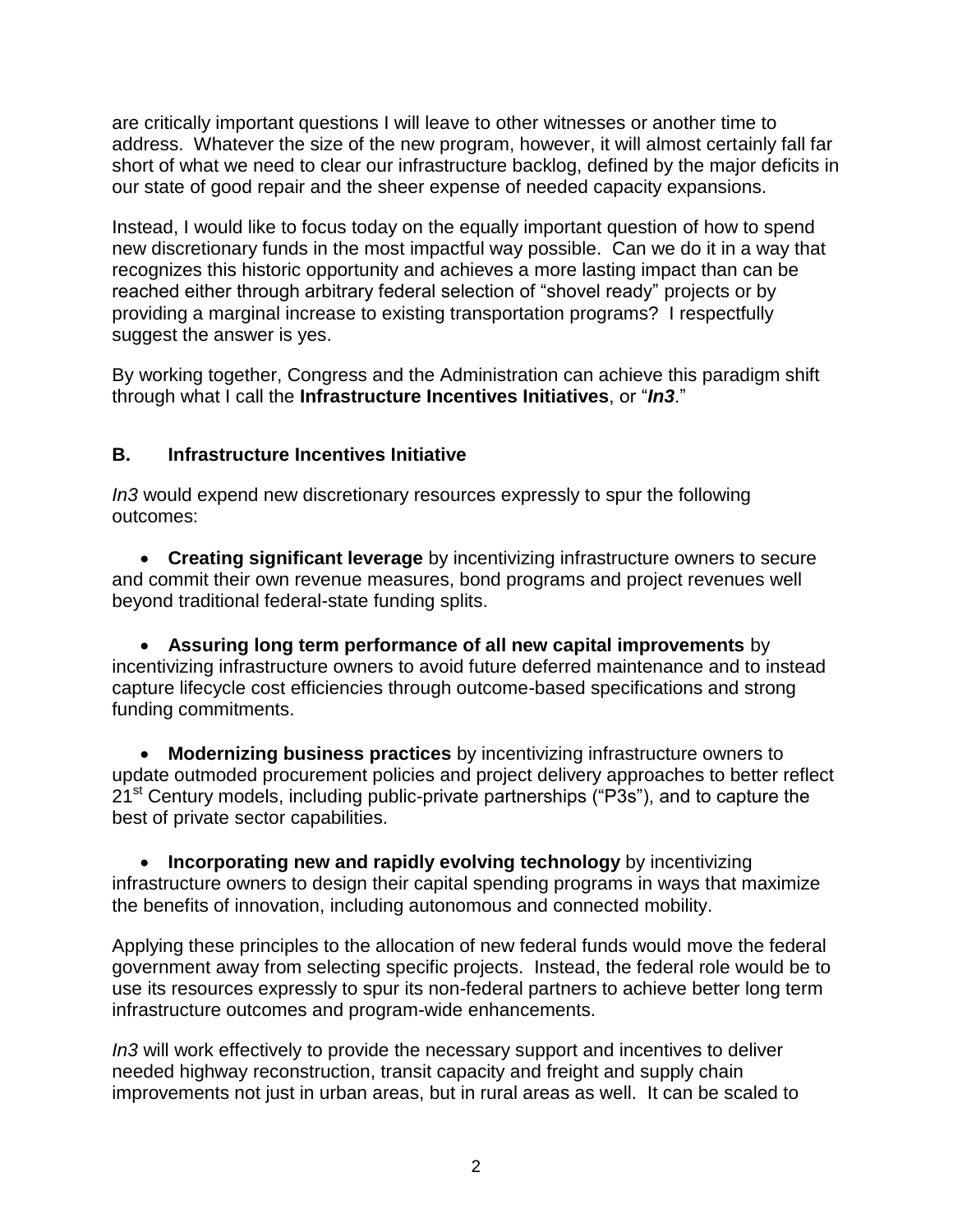match whatever size funding program is created and can be adapted to other government-owned infrastructure classes, not just transportation.

# **C. Digging Deeper**

So how would *In3* work in practice?

The federal government would use new funds to create a discretionary program that rewards and assists non-federal project sponsors in achieving the four outcomes identified above.

These new funds would be allocated towards programs of projects, not individual projects. Each project sponsor would demonstrate in their applications how they planned to achieve these four outcomes and the specific steps they planned to take to make these outcomes a reality. For programs of projects that received funding, the funding would be contingent upon the project sponsor achieving the progress benchmarks outlined in their application.

To maximize the impact of this approach, federal discretionary funds should be paid out over a period of years, smoothing federal budgetary impacts, laying the foundation to attract non-federal investment and allowing for project sponsors to allocate resources optimally instead of artificially advancing the most "shovel-ready" projects.

Using this approach, project sponsors could use the funding commitments as instruments to borrow against, further leveraging limited non-federal funds to achieve outsized results.

# **D. Rural and Urban Areas**

*In3* can and should be implemented to incentivize outcomes for the benefit, not just of urban areas, but for the rural areas as well. The degree of funding leverage might be different than what's achievable in urban areas, but *In3* can be designed specifically to incentivize the tough political decisions inherent in "self-help" revenue decisions in less populated but interstate highway-intensive regions.

The state gas tax increases Wyoming, Idaho, Nebraska, Georgia, Vermont, Tennessee, and Indiana have all recently implemented to supplement existing federal funding provide models that other states should emulate. Along with such efforts as Measure M in Los Angeles, California, Proposition 1 in Austin, Texas, the transportation ballot initiative in Charleston, South Carolina and Sound Transit 3 in Seattle, Washington, these "self-help" actions demonstrate how state and regional governments can generate billions of dollars of supplemental transportation investment – results that are entirely replicable around the country with the right incentives.

Funding is only part of the solution, however. *In3* would build on the progress rural states have already made to leverage additional infrastructure funds by incentivizing the other three outcomes as well.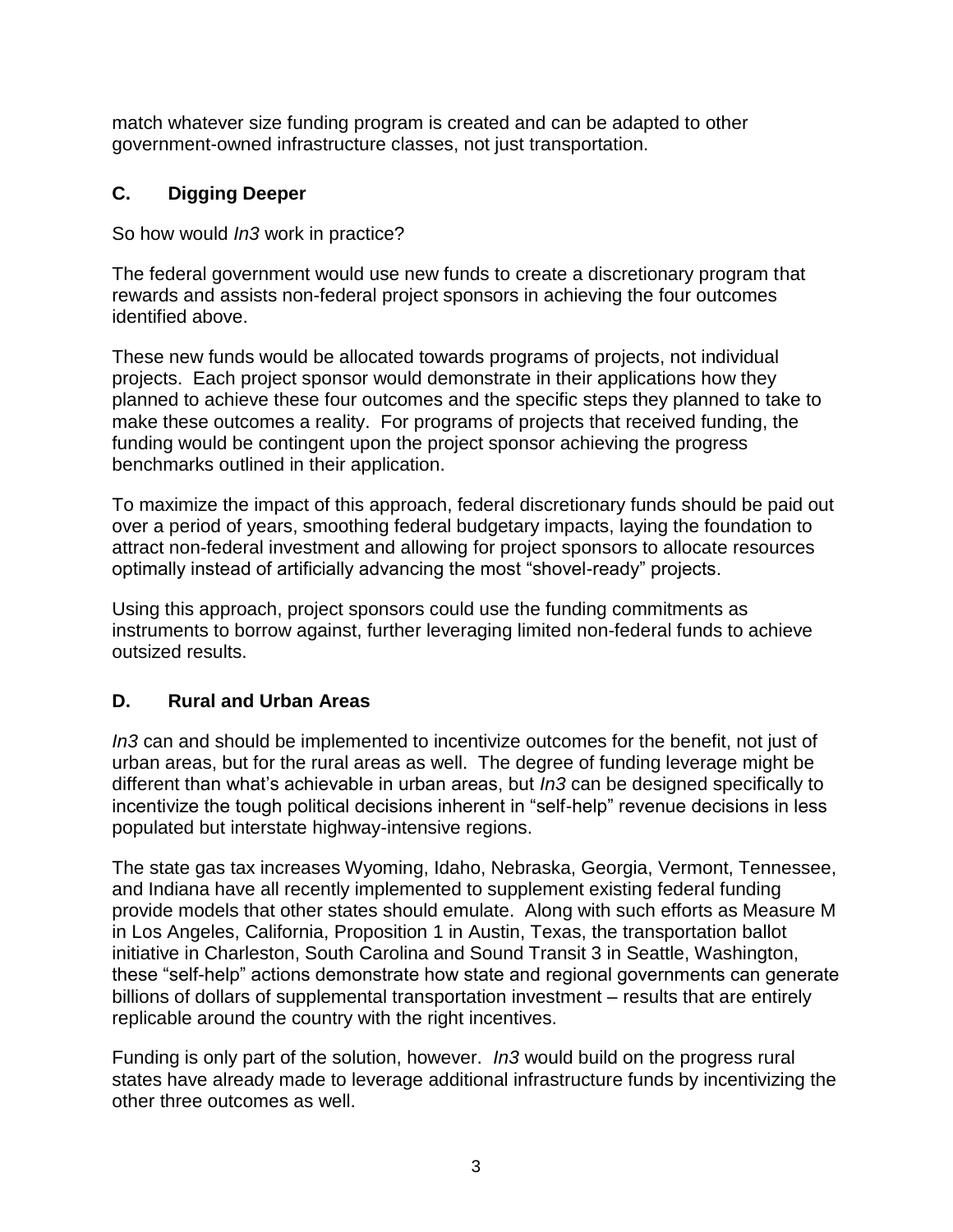While *In3* would incentivize the use of the right business tool in the project delivery toolbox for each project, one of those tools could be P3s. I believe that there is a general misunderstanding about the potential value of P3s in rural areas, however.

There are two primary types of P3s – those that require a revenue steam, such as a toll road, and those that do not. The latter type of P3, known as an availability or performance payment P3, is the most common type in the market today. It requires no project revenues and presents a different value proposition than the conventional contracting approach of telling a contractor not just what to do but how to do it, and then compensating the contractor for construction progress, without warranty for the resulting product, in most cases.

A performance payment P3, by contrast, compensates the contractor only for infrastructure performance. Akin to a supercharged warranty, government parties to these transactions generally make no payments until the contractor completes the project and the government owner accepts the work. Upon acceptance, the government owner commences making maximum "performance payments" on a level basis through the P3 contract life. Payments are subject to adjustment downward to the extent the infrastructure underperforms on any number of issues, including quality, safety, or availability. At the end of the life of the contract, the contractor is required to hand back the infrastructure asset in accordance with a predetermined condition.

This tool ensures that the companies that design and build a project are on the hook for the long term performance of the infrastructure, are required to take lifecycle cost into account in bidding on the project and are rewarded for innovative delivery solutions.

I respectfully suggest these outcomes are just as valuable in the rural setting as they are in the urban contracting environment.

### **F. Complementary Reforms**

For maximum effect, *In3* should be coupled with the following complementary policies:

 Make impactful changes to federal environmental review and permitting processes that have unduly limited and delayed the delivery of needed infrastructure. This effort should include reshaping the role of the Council on Environmental Quality and should achieve greater consistency and predictability in environmental review and permitting processes.

• Increase the size of the TIFIA program to meet all projected eligible demand and significantly reform the program to improve efficient administration and borrowing flexibility.

 Remove the cap on private activity bonds for transportation and authorize private activity bonds for other classes to better enable private investment in publicly-owned and privately-managed infrastructure.